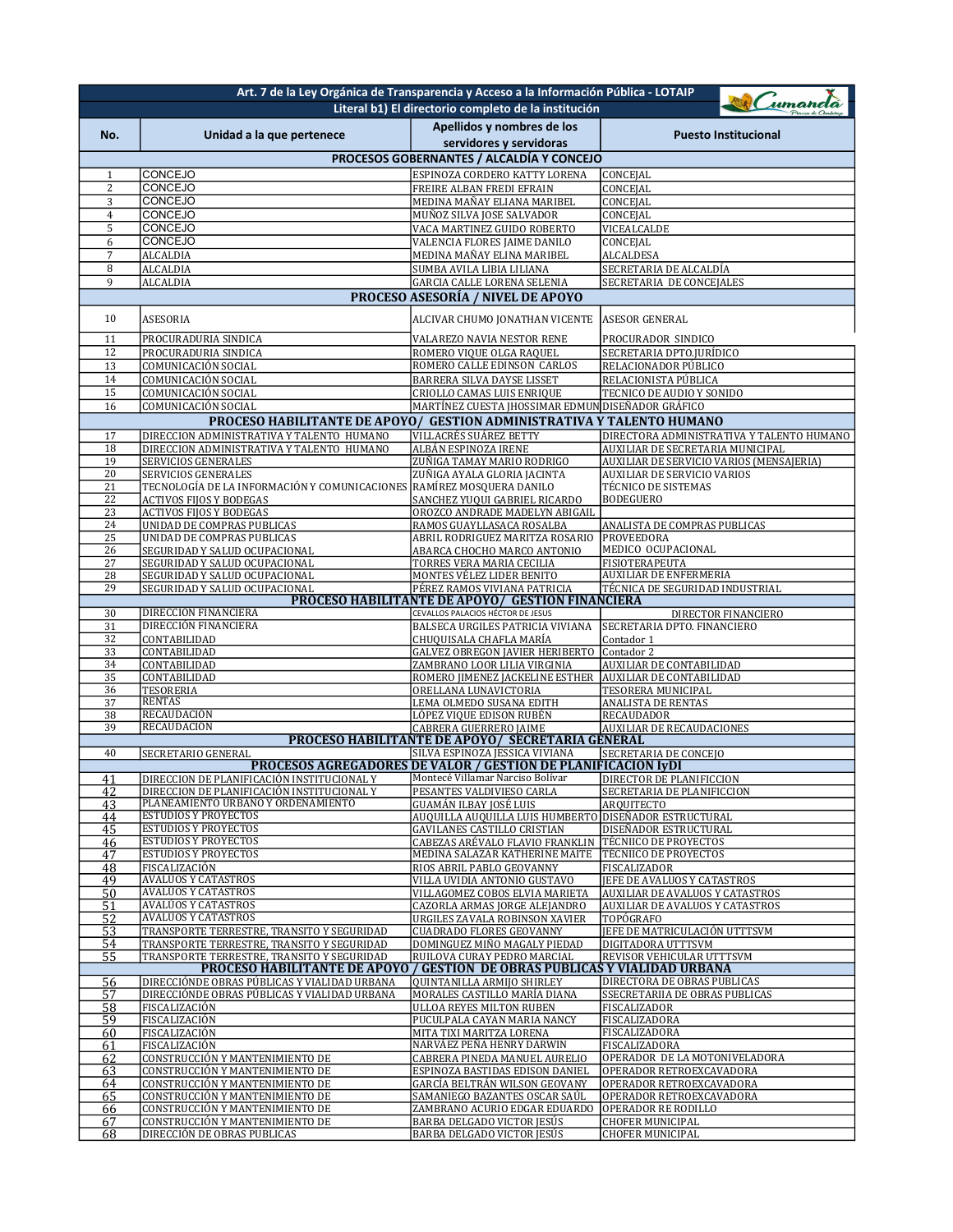| 69         | CONSTRUCCIÓN Y MANTENIMIENTO DE                                             | PAREDES OBREGON DANY MARCELO                                  | <b>CHOFER MUNICIPAL</b>                              |
|------------|-----------------------------------------------------------------------------|---------------------------------------------------------------|------------------------------------------------------|
| 70         | CONSTRUCCIÓN Y MANTENIMIENTO DE                                             | CAZCO LEMACHE EDITHON EDUARDO                                 | <b>CHOFER MUNICIPAL</b>                              |
| 71         | CONSTRUCCIÓN Y MANTENIMIENTO DE                                             | CURILLO JOSÉ MODESTO                                          | <b>CHOFER MUNICIPAL</b>                              |
| 72         | CONSTRUCCIÓN Y MANTENIMIENTO DE                                             | FLORES ALDAZ CRISTIAN EDUARDO                                 | <b>CHOFER MUNICIPAL</b>                              |
|            |                                                                             |                                                               |                                                      |
| 73         | CONSTRUCCIÓN Y MANTENIMIENTO DE                                             | GALARZA PARRA ABDON SALOMÓN                                   | CHOFER MUNICIPAL                                     |
| 74         | ADMINISTRACIÓN GENERAL                                                      | GAVILANEZ MUÑOZ ANGEL JEREMIAS                                | <b>CHOFER MUNICIPAL</b>                              |
| 75         | ADMINISTRACIÓN GENERAL                                                      | PILCO MONTESDEOCA OCTAVIANO                                   | <b>CHOFER MUNICIPAL</b>                              |
| 76         | CONSTRUCCIÓN Y MANTENIMIENTO DE                                             | TAPIA AREVALO HECTOR HUGO                                     | CHOFER MUNICIPAL                                     |
|            |                                                                             |                                                               |                                                      |
| 77         | DIRECCIÓN DE OBRAS PUBLICAS                                                 | VELASCO VINUEZA JOSÉ LUIS                                     | <b>CHOFER MUNICIPAL</b>                              |
| 78         | ADMINISTRACIÓN GENERAL                                                      | GONZÁLEZ CALLE JAVIER ENRIQUE                                 | MAESTRO DE OBRA                                      |
| 79         | CONSTRUCCIÓN Y MANTENIMIENTO DE                                             | CURICAMA AUCANSELA LUIS ALBERTO   MAESTRO ALBAÑIL             |                                                      |
|            |                                                                             |                                                               |                                                      |
| 80         | CONSTRUCCIÓN Y MANTENIMIENTO DE                                             | MAQUISACA MAQUISACA ROBINSON                                  | ALBAÑIL                                              |
|            | CONSTRUCCIÓN Y MANTENIMIENTO DE                                             |                                                               |                                                      |
| 81         | INFRAESTRUCTURA FÍSICA                                                      | <b>QUITO CUENCA CLEVER JOSE</b>                               | ALBAÑIL                                              |
|            |                                                                             |                                                               |                                                      |
| 82         | CONSTRUCCIÓN Y MANTENIMIENTO DE                                             | HURTADO CULCAY ELADIO GERARDO                                 |                                                      |
|            | INFRAESTRUCTURA FÍSICA                                                      |                                                               | <b>JORNALERO</b>                                     |
|            | CONSTRUCCIÓN Y MANTENIMIENTO DE                                             |                                                               |                                                      |
| 83         |                                                                             | UZHCA CHUCAY FARQUER NERCILLO                                 | <b>JORNALERO</b>                                     |
|            | INFRAESTRUCTURA FÍSICA                                                      |                                                               |                                                      |
| 84         | BERRONES SILVA WILSON TANCREDO                                              | SUPERVISOR DE MAQUINARIA                                      | CONTROL DE MAQUINARIA                                |
|            |                                                                             |                                                               |                                                      |
| 85         | BELTRÁN VÁSQUEZ MANUEL ANTONIO                                              | MECÁNICO SOLDADOR                                             | CONTROL DE MAQUINARIA                                |
|            |                                                                             |                                                               |                                                      |
| 86         | REINO CAZORLA WELLINGTON STALYN                                             | <b>AUXILIAR DE MECANICA</b>                                   | CONTROL DE MAQUINARIA                                |
|            | HABILITANTE DE APOYO / GESTIÓN DE AMBIENTE, AREAS VERDES, CULTURA Y TURISMO |                                                               |                                                      |
|            |                                                                             |                                                               |                                                      |
|            | DIRECCION DE AMBIENTE, AREAS VERDES, CULTURA Y                              |                                                               |                                                      |
| 87         | TURISMO                                                                     | ALARCON GALEAS LUIS OCTAVIO                                   | TECNICO DE MEDIO AMBIENTE                            |
|            |                                                                             |                                                               |                                                      |
| 88         | DIRECCION DE AMBIENTE, AREAS VERDES, CULTURA Y                              | ALULEMA TIXI SEGUNDO MANUEL                                   | <b>FUMIGADOR</b>                                     |
|            | TURISMO                                                                     |                                                               |                                                      |
|            | DIRECCION DE AMBIENTE, AREAS VERDES, CULTURA Y                              |                                                               |                                                      |
| 89         |                                                                             | BORJA AVENDAÑO ANGEL HUMBERTO                                 | <b>JADINERO</b>                                      |
|            | TURISMO                                                                     |                                                               |                                                      |
|            | DIRECCION DE AMBIENTE, AREAS VERDES, CULTURA Y                              |                                                               |                                                      |
| 90         |                                                                             | MAÑAY MAÑAY NAPO ESTUARDO                                     | <b>JADINERO</b>                                      |
|            | TURISMO                                                                     |                                                               |                                                      |
|            | DIRECCION DE AMBIENTE, AREAS VERDES, CULTURA Y                              |                                                               |                                                      |
| 91         |                                                                             | PICHISACA GUAMAN SILVIO ROBERTO   JADINERO                    |                                                      |
|            | TURISMO                                                                     |                                                               |                                                      |
|            | DIRECCION DE AMBIENTE, AREAS VERDES, CULTURA Y                              |                                                               |                                                      |
| 92         | TURISMO                                                                     | SALAZAR MERINO GUIDO CLEMENTE                                 | <b>JADINERO</b>                                      |
|            |                                                                             |                                                               |                                                      |
| 93         | DIRECCION DE AMBIENTE, AREAS VERDES, CULTURA Y                              | MOROCHO YANEZ CESAR PAUL                                      | <b>JADINERO</b>                                      |
|            | TURISMO                                                                     |                                                               |                                                      |
|            | DIRECCION DE AMBIENTE, AREAS VERDES, CULTURA Y                              |                                                               |                                                      |
| 94         |                                                                             |                                                               | <b>JADINERO</b>                                      |
|            | TURISMO                                                                     | REA MEDINA ISRRAEL EMILIANO                                   |                                                      |
|            |                                                                             |                                                               |                                                      |
| 95         | <b>ACCION SOCIAL</b>                                                        | CEPEDA CURICAMA DORIS MERCEDES                                | SECRETARIA DE DESARROLLO SOCIAL                      |
|            |                                                                             |                                                               |                                                      |
| 96         | CULTURA PATRIMONIO Y TURISMO                                                | ESPINOZA FREIRE LEONOR ODERAI                                 | BIBLIOTECARIA                                        |
| 97         | TURISMO                                                                     | OÑATE BASTIDAS JOSÉ GABRIEL                                   | TECNICO DE TURISMO                                   |
|            |                                                                             |                                                               |                                                      |
| 98         | COMISARIA MUNICIPAL                                                         | PUMA SAYAY JENNY PILAR                                        | COMISARIA MUNICIPAL                                  |
| 99         | COMISARIA MUNICIPAL                                                         | TORRES ALVAREZ WALTER HERNÁN                                  | ADMINISTRADOR DEL MERCADO                            |
| 100        | COMISARIA MUNICIPAL                                                         | VICUÑA URGILES RUBÉN DARIO                                    | <b>SUPERVISOR DE GUADIAS</b>                         |
|            |                                                                             |                                                               |                                                      |
| 101        | COMISARIA MUNICIPAL                                                         | TAMAY ORDOÑEZ LUIS ANTONIO                                    | POLICÍA MUNICIPAL                                    |
| 102        | COMISARIA MUNICIPAL                                                         | <b>QUINCHE MURUSUMBAY JUAN JOSE</b>                           | POLICÍA MUNICIPAL                                    |
| 103        | COMISARIA MUNICIPAL                                                         | YANEZ MEJIA RICHAR DANILO                                     | POLICÍA MUNICIPAL                                    |
|            |                                                                             |                                                               |                                                      |
| 104        | COMISARIA MUNICIPAL                                                         | CAZCO SOLIS BRANDON JOHAN                                     | POLICÍA MUNICIPAL                                    |
|            |                                                                             |                                                               |                                                      |
| 105        | COMISARIA MUNICIPAL                                                         | OROZCO BASTIDAS LEONEL WILINTON POLICÍA MUNICIPAL             |                                                      |
|            |                                                                             |                                                               |                                                      |
|            |                                                                             | CUADRADO ESPINOZA EDUARDO                                     |                                                      |
| 106        | COMISARIA MUNICIPAL                                                         | <b>FLAVIO</b>                                                 | POLICÍA MUNICIPAL                                    |
|            |                                                                             |                                                               |                                                      |
| 107        | COMISARIA MUNICIPAL                                                         | ESPINOZA ESPINOZA WASHINGTON                                  | Guardia                                              |
|            |                                                                             | WILFRIDO                                                      |                                                      |
|            |                                                                             | <b>GAVILANES CONSTANTE CARLOS</b>                             |                                                      |
| 108        | COMISARIA MUNICIPAL                                                         | <b>FERNANDO</b>                                               | POLICÍA MUNICIPAL                                    |
|            |                                                                             |                                                               |                                                      |
| 109        | COMISARIA MUNICIPAL                                                         | ORDOÑEZ RUIZ JOSÉ FERNANDO                                    | POLICÍA MUNICIPAL                                    |
| 110        | COMISARIA MUNICIPAL                                                         | HARO SANTILLÁN JUAN ALCIDES                                   | POLICÍA MUNICIPAL                                    |
|            |                                                                             |                                                               |                                                      |
| 111        | COMISARIA MUNICIPAL                                                         | NAVAS SANTANDER WILMAN RENÉ                                   | POLICÍA MUNICIPAL                                    |
| 112        | COMISARIA MUNICIPAL                                                         | PALACIOS MORA MANUEL OSWALDO                                  | POLICÍA MUNICIPAL                                    |
|            |                                                                             |                                                               |                                                      |
|            |                                                                             |                                                               |                                                      |
| 113        | COMISARIA MUNICIPAL                                                         | RUIZ VERGARA HUGO ALEJANDRO                                   | POLICÍA MUNICIPAL                                    |
|            |                                                                             | SORNOZA MACÍAS MANUEL DE LA                                   |                                                      |
| 114        | COMISARIA MUNICIPAL                                                         | CRUZ                                                          | POLICÍA MUNICIPAL                                    |
|            |                                                                             |                                                               |                                                      |
| 115        | COMISARIA MUNICIPAL                                                         | VERDEZOTO CRESPO WIDMAN                                       | POLICÍA MUNICIPAL                                    |
|            |                                                                             | ALFREDO                                                       |                                                      |
|            | MIEMBROS DE LA JUNTA DE PROTECCION DE                                       |                                                               |                                                      |
| 116        |                                                                             | MOYA CISNEROS IRLANDA DE PILAR                                | MIEMBRO JCPDNA                                       |
|            | <b>DERECHOS</b>                                                             |                                                               |                                                      |
|            | MIEMBROS DE LA JUNTA DE PROTECCION DE                                       |                                                               |                                                      |
| 117        | DERECHOS                                                                    | VALLEJO SALAN ELVIA FABIOLA                                   | MIEMBRO JCPDNA                                       |
|            |                                                                             |                                                               |                                                      |
|            | MIEMBROS DE LA JUNTA DE PROTECCION DE                                       | VEGA AVEROS JORGE GEOVANNY                                    | MIEMBRO JCPDNA                                       |
| 118        | DERECHOS                                                                    |                                                               |                                                      |
| 119        | REGISTRO DE LA PROPIEDAD                                                    | ALMEIDA INCA EDGAR BAYRON                                     | REGISTRADOR DE LA PROPIEDAD E                        |
|            |                                                                             |                                                               |                                                      |
| 120        |                                                                             |                                                               |                                                      |
|            | REGISTRO DE LA PROPIEDAD                                                    | SANTILLAN HARO NARCISA ROSA                                   | INCRIPTORA . CERTIFICADORA DEL R.P                   |
|            |                                                                             |                                                               |                                                      |
|            |                                                                             |                                                               |                                                      |
| 121<br>122 | REGISTRO DE LA PROPIEDAD<br>REGISTRO DE LA PROPIEDAD                        | LÓPEZ ORELLANA GLADYS MARINA<br>ROMERO JIMENEZ ELIZABETH ZULY | CERTIFICADORA DEL R.P.<br>SECRETARIA DEL REGISTRO P. |